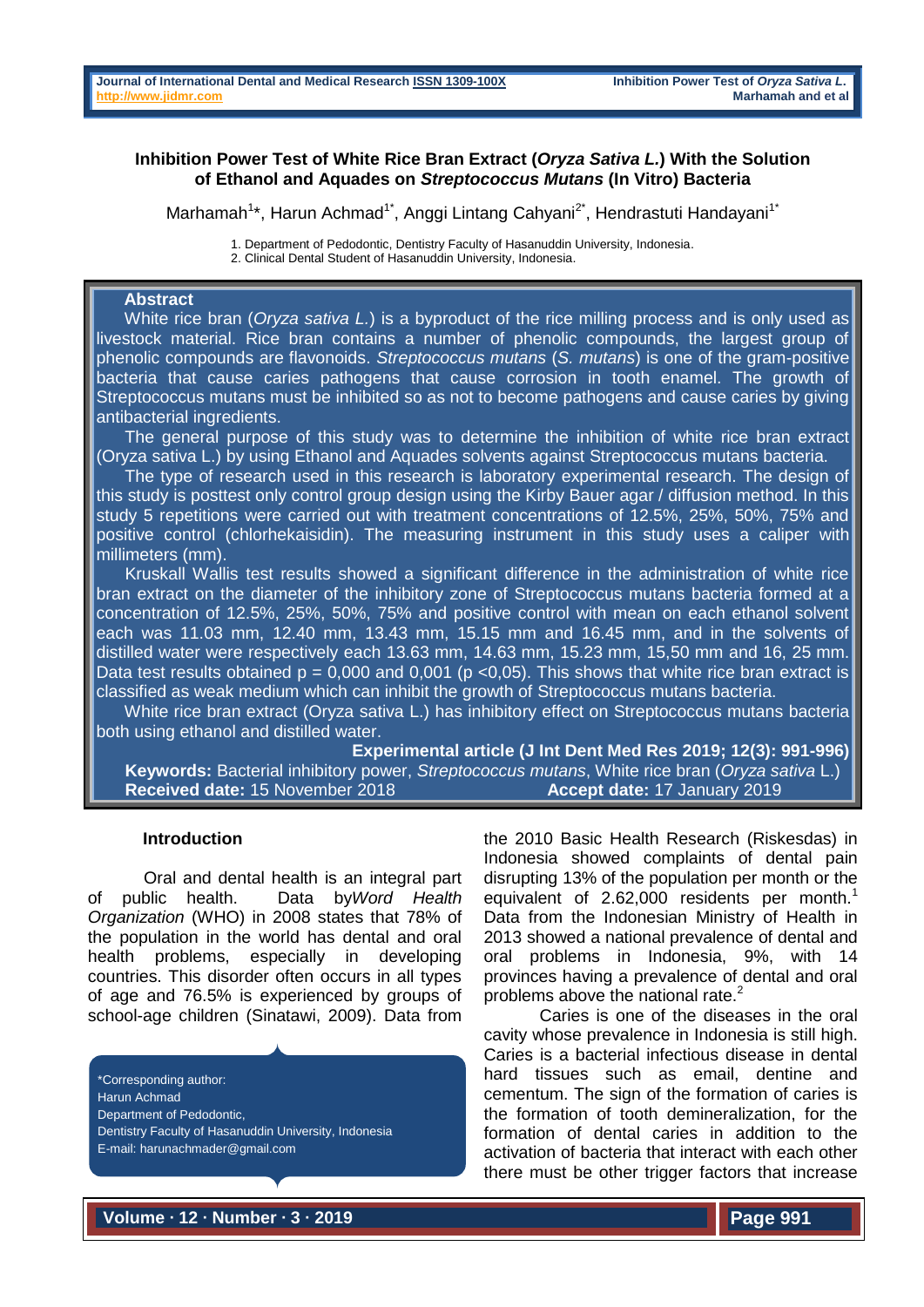bacterial activation, namely the presence of hots, substrates, and time. These four factors have different levels of influence between one individual and another depending on the tissue structure of the tooth, the type of bacteria that is more dominant in the oral cavity, the type of food consumed by sweet and sticky ingredients can produce acid, this acid is the result of bacterial metabolism of streptococcus mutans and interactions between bacteria and the remaining food ingredients consumed differently.<sup>3,4,5</sup>

The high incidence of dental caries shows that it is necessary to prevent caries as early as possible, especially in children so that they will be able to know how to maintain teeth and mouth. The best way to deal with caries growth is to reduce the accumulation of good plaque mechanically which is often done in the form of brushing teeth twice and the use of dental flossing where hygiene level depends on how it is used, besides being carried out chemically using mouthwash that is antibacterial antiseptic that helps improve oral hygiene. Mouthwash circulating in the market contains many active ingredients to increase the results, the active ingredient that is often used is alcohol which is antiseptic. However, it would be better to use mouthwash with natural ingredients which are antiseptic and antibacterial to minimize side effects $6,7,8$ 

Rice (*Oryza sativa L.)* is a crop that the results can be obtained in almost all parts of the world, this material is a staple food consumed by most of the world's population, especially in Asia. The use of white rice bran as a natural ingredient as an anti-bacterial must be supported by various studies so that the content of chemical compounds, the level of security, and their effectiveness can be known further. To improve the quality, safety, and benefits of white rice bran as an anti-bacterial natural ingredient, standardization of the raw materials needs to be done. One of the factors that influence the good quality of plant extracts is the concentration of solvents used (Gaedcke et al., 2003). The solvents that can be used to make extracts are ethanol and water (POM Agency, 2004). But the ratio of solvents and water to extracts has not been optimized.

Based on this, the researcher was interested in conducting inhibitory tests using white rice bran extract using ethanol and water seamen to compare the effectiveness of streptococcus mutans bacteria.<sup>10</sup>

#### **Materials and methods**

The type of research used in this study is laboratory experimental research. The design of this study is a post test only control group design using agar diffusion method / Kirby Bauer using disk paper that has contained flavonoid and polyphenol extracts from white rice bran and then placed into culture media. The Kirby Bauer method is more often done in observing the diameter of the inhibitory zone of a particular extract and producing a good batch to-batch, resulting in satisfactory growth of the most pathogenic bacterial properties. The treatment was carried out 5 times with a concentration of 12.5%, 25%, 50%, 75%. The positive controls used were chlorhexidine and negative control, namely sterile aquades. The research tools used were petri dish, round ose, autoclave, bunsen, erlenmeyer flask, suction pipette, filter tool, rotary evaporator, filter paper, sterile cotton swab, stationery.

The materials used in this study were white rice bran (Oryza sativa L), culture of streptococcus mutans bacteria, sterile aquades, 96% ethanol, paper disk, medium transport, aluminum foil, cotton, Muller hinton agar (mha), brain heart infusion (bhi), and a 0.2% chlorhexidine solution. The sample in the form of white rice bran (Oryza Sativa L.) was filtered to separate it from the husks that might be included. After that, maceration was carried out for 72 hours using 96% ethanol. Then filtered with Bucher Funnel using filter paper. After that it was inserted into the tube and evaporated at a temperature less than 50°C until thick. For samples extracted using sterile distilled water, samples of white rice bran were oven using a temperature of  $120^\circ$ , after which the sample was blended with a ratio of 2: 1 (2 samples and 1 aquades). After the homogeneous sample will be filtered using filter paper and wait until the liquid extract was separated.

*Streptococcus mutans* bacteria was extracted using ose needle, then planted in the agar media tilted by scraping. Bacteria that have been scratched on the media were incubated in an incubator at 37ºC for 1 x 24 hours. The incubated bacteria were taken from the media to be tilted using sterile ose needles and then inserted into the BHI-B media until the turbidity was the same as McFarland's standard. Sterile cotton sticks dipped in bacterial suspension until

**Volume ∙ 12 ∙ Number ∙ 3 ∙ 2019**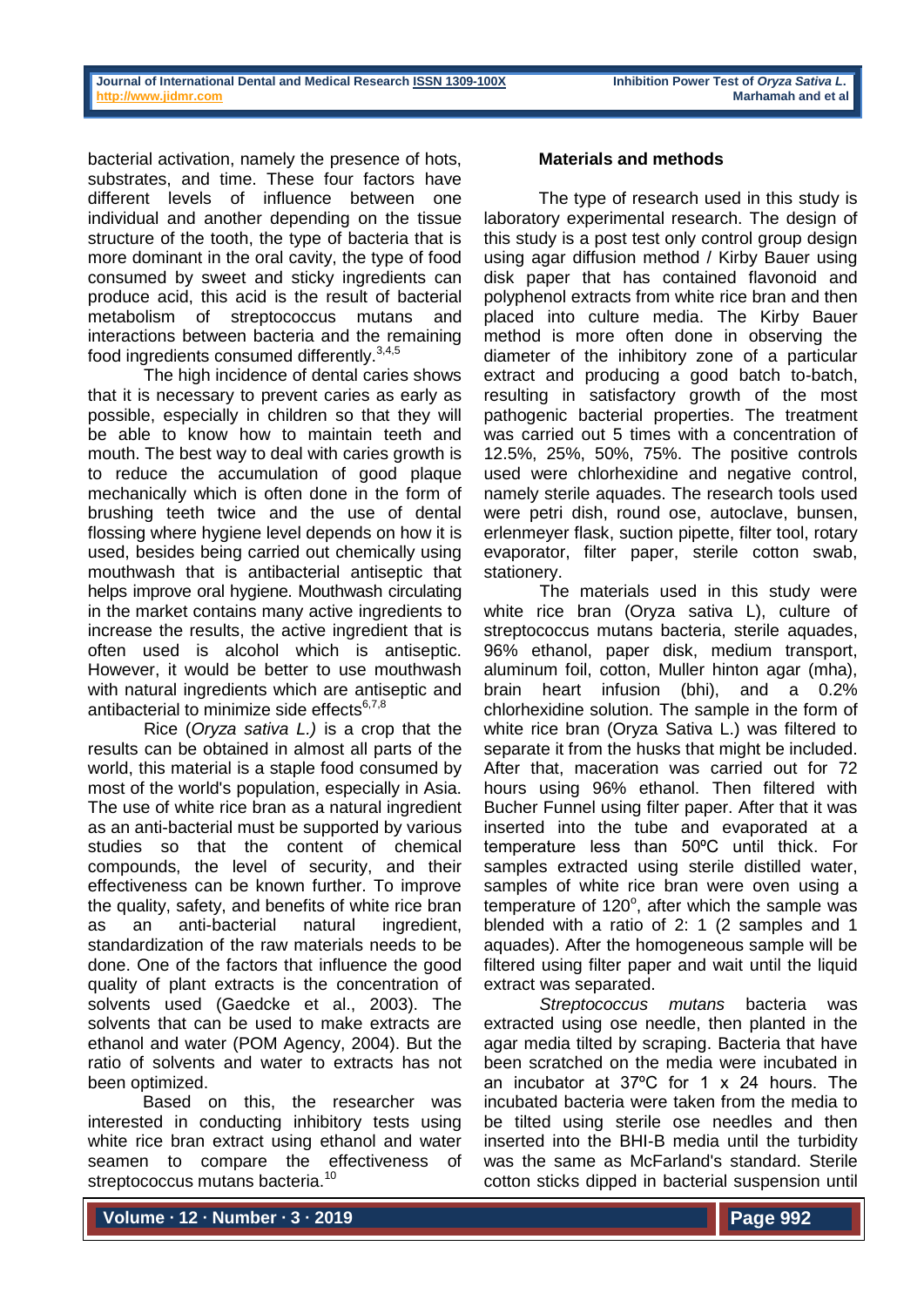wet. Cotton wool was squeezed by pressing on the inner tube of the test tube, then scratched evenly on the MHA media until the surface was closed.

The data obtained from this study were collected based on observations on the results of measurements of bacterial growth inhibition zones after the administration of white rice bran extract (Oryza sativa L.) using the calipers to know the inhibition diameter, the data were analyzed using the Kruskal Wallis test and Mann Whitney test with 6 times repetition.

## **Results**

The inhibitory zone of each concentration formed has an increase in diameter in inhibiting the growth of Streptococcus mutans bacteria measured in mm (millimeters).

Table 1 and 2 show that the area of inhibition zones of each concentration formed has an increase in diameter in inhibiting the growth of Streptococcus mutans bacteria measured in mm (millimeters). At a concentration of 12.5%, 25%, 50% and 75%, 6 repetitions were carried out which obtained an average yield of aquades solvents of 13.6 mm, 14.6 mm, 15.2 mm, and 15.5 mm. These results have differences from the average results on positive controls that are equal to 16.2 mm, while the ethanol solvent is 11 mm, 12.4 mm, 13.4 mm, 15.1 mm and the results of the difference from the average results on positive controls are equal to 16 , 4. If the two solvents are compared, the aquades solvent is more effectively used as an antibacterial agent of streptococcus mutas*.*

| No.     | Inhibitory Zone Diameter of<br>Ethanol Solvent Bran Extract in<br>Various Concentrations |              |              |              | Positive<br>Control | Negative<br>Control |
|---------|------------------------------------------------------------------------------------------|--------------|--------------|--------------|---------------------|---------------------|
|         | 12,5 %<br>(mm)                                                                           | 25 %<br>(mm) | 50 %<br>(mm) | 75 %<br>(mm) | (mm)                | (mm)                |
|         | 11.2                                                                                     | 11.8         | 12.4         | 12.8         | 14.2                | 6.4                 |
| 2       | 12.4                                                                                     | 13.2         | 14.2         | 15.8         | 16.9                | 6.2                 |
| 3       | 11                                                                                       | 12           | 13.6         | 16.2         | 17.2                | 6,2                 |
| 4       | 10.8                                                                                     | 12.6         | 13.8         | 15.6         | 17.4                | 6.2                 |
| 5       | 10.4                                                                                     | 12.8         | 13.4         | 15.5         | 15.8                | 6.2                 |
| 6       | 10.4                                                                                     | 12           | 13.2         | 15           | 17.2                | 6,2                 |
| Average | 11                                                                                       | 12.4         | 13.4         | 15.1         | 16.4                | 6.2                 |

**Table 1.** Diameter of inhibitory zone of White rice bran extract (*Oryza sativa L*) with Ethanol (A) solvent against Streptococcus mutans bacteria.

| No.     | Diameter of Inhibitory Zone<br>ofAquades Solvent Bran Extract<br>in Various Concentrations |              |              |              | Positive<br>Control | Negative<br>Control |
|---------|--------------------------------------------------------------------------------------------|--------------|--------------|--------------|---------------------|---------------------|
|         | 12,5 %<br>(mm)                                                                             | 25 %<br>(mm) | 50 %<br>(mm) | 75 %<br>(mm) | (mm)                | (mm)                |
| 1       | 11.8                                                                                       | 12.2         | 13           | 13.8         | 15.4                | 6,4                 |
| 2       | 13.6                                                                                       | 15.6         | 16           | 16           | 16.9                | 6,4                 |
| 3       | 14.2                                                                                       | 15           | 15.4         | 15.6         | 17.6                | 6,2                 |
| 4       | 16                                                                                         | 16.8         | 16.8         | 16.4         | 16                  | 6.2                 |
| 5       | 13.8                                                                                       | 14           | 14.2         | 15           | 15                  | 6.2                 |
| 6       | 12.4                                                                                       | 14.2         | 16           | 16.2         | 16.6                | 6.2                 |
| Average | 13.6                                                                                       | 14.6         | 15.2         | 15.5         | 16.2                | 6.2                 |

\*Diameter of paper disk is 6,2 mm

**Table 2.** Diameter of Inhibitory Zone of White Rice Bran Extract (*Oryza sativa L*) with Aquades (B) solvent against Streptococcus mutans bacteria.

From the results of the Kruskall Wallis test, the significance results were 0,000 and 0,001 considering the results of <0,05 which stated that there was a significant difference in the test of inhibition on each concentration.

Then the results were processed further using the Mann Whitney Test to see which groups of concentration was the most significant. Because the crucifixion wallis test produces a value of  $p(0,000)$  and  $0,001$   $<0.05$  then proceed to the Mann Whitney test to find out the comparison between groups with each other The results of the Mann Whitney Test are shown in the following table.

|  |                         | <b>Ethanol Solvent</b>  | Mean<br>Difference (I-J) | P<br>Value |
|--|-------------------------|-------------------------|--------------------------|------------|
|  |                         | 25.0%                   | $-1.37$                  | 0.016      |
|  |                         | 50.0%                   | $-2.40$                  | 0.005      |
|  | 12.5%                   | 75.0%                   | $-4.12$                  | 0.004      |
|  |                         | <b>Positive Control</b> | $-5.42*$                 | $0.004*$   |
|  |                         | <b>Positive Control</b> | 4.80                     | 0.003      |
|  | 25.0%                   | 50.0%                   | $-1.03$                  | 0.020      |
|  |                         | 75.0%                   | $-2.75$                  | 0.008      |
|  |                         | Positive Control        | $-4.05$                  | 0.004      |
|  |                         | <b>Negative Control</b> | $6.17*$                  | $0.003*$   |
|  |                         | 75.0%                   | $-1.72$                  | 0.037      |
|  | 50.0%                   | Positive Control        | $-3.02$                  | 0.005      |
|  |                         | <b>Negative Control</b> | $7.20*$                  | $0.003*$   |
|  |                         | Positive Control        | $-1.30$                  | 0.065      |
|  | 75.0%                   | <b>Negative Control</b> | $8.92*$                  | $0.003*$   |
|  | <b>Positive Control</b> | <b>Negative Control</b> | 10.22                    | 0.003      |

**\* Mann Whitney Test**

Note :< 0,05 : there is a difference

>0,05 : no difference

: there is a difference

**Table 3.** Comparison of diameters at concentrations of 12.5% 25%, 50%, and 75% ethanol extract of white rice bran.

**Volume ∙ 12 ∙ Number ∙ 3 ∙ 2019**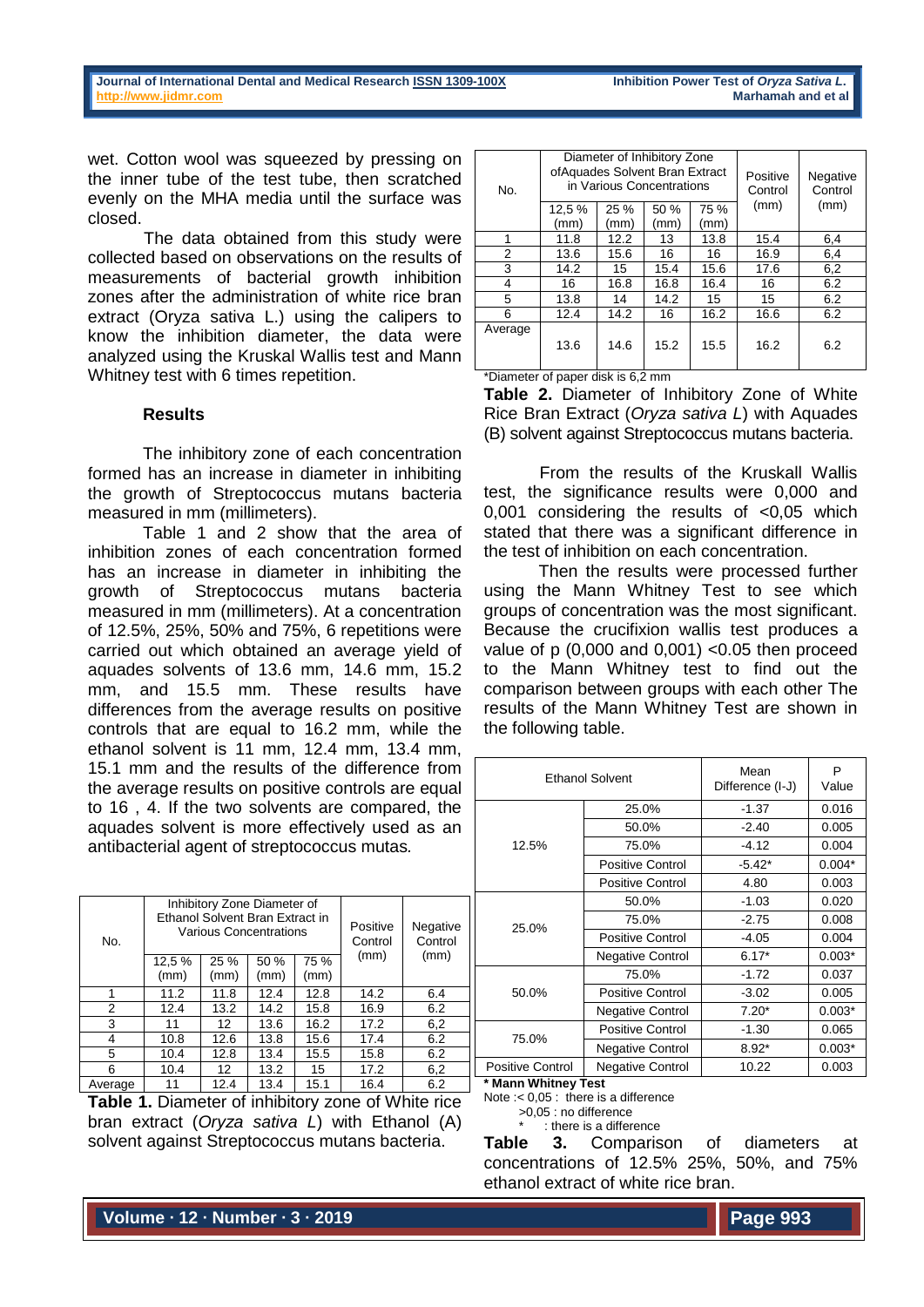Based on Table 3 shows that a significant group comparison is the ratio between the concentrations of 12.5% with positive controls, 25% with negative controls, 50% with negative, 75% with negative controls and positive controls with negative controls. The highest difference between the concentration groups is 12.5% with positive controls of 5.42.

| <b>Aquades Solvent</b>  |                         | Mean<br>Difference (I-J) | P<br>Value |
|-------------------------|-------------------------|--------------------------|------------|
|                         | 25.0%                   | $-1.00$                  | 0.229      |
|                         | 50.0%                   | $-1.60$                  | 0.090      |
| 12.5%                   | 75.0%                   | $-1.87$                  | 0.037      |
|                         | Positive Control        | $-2.62$                  | 0.013      |
|                         | <b>Negative Control</b> | $7.37*$                  | $0.003*$   |
|                         | 50.0%                   | $-0.60$                  | 0.421      |
| 25.0%                   | 75.0%                   | $-0.87$                  | 0.335      |
|                         | Positive Control        | $-1.62$                  | 0.065      |
|                         | <b>Negative Control</b> | $8.37*$                  | $0.003*$   |
|                         | 75.0%                   | $-0.27$                  | 0.747      |
| 50.0%                   | Positive Control        | $-1.02$                  | 0.226      |
|                         | <b>Negative Control</b> | $8.97*$                  | $0.003*$   |
|                         | Positive Control        | $-0.75$                  | 0.261      |
| 75.0%                   | <b>Negative Control</b> | $9.23*$                  | $0.003*$   |
| <b>Positive Control</b> | <b>Negative Control</b> | 9.98                     | 0.003      |

**\* Mann Whitney Test**

Note :< 0,05 : There is a difference

>0,05 : No difference : There is a difference

**Table 4.** Comparison of diameters at concentrations of 12.5% 25%, 50%, and 75% extracts of white rice bran aquades.

Based on Table 4 shows that a significant comparison of groups is the ratio between concentrations of 12.5% with negative controls, 25% with negative controls, 50% with negative controls, 75% with negative controls and positive controls with negatives. The highest difference between the concentration groups is 12.5% with negative controls of 7.73.

## **Discussion**

This research is an experimental laboratory that aims to know the inhibition of white rice bran extract (Oryza sativa L.) with

ethanol and aquades seamen against Streptococcus mutans bacteria. According to Davis and Stout, the criteria for antibacterial strength are as follows: inhibition zone diameter of 5 mm or less is categorized as weak, inhibition zone of 5-10 mm is categorized as medium, inhibition zone of 10-20 mm is categorized strong and inhibition zone of 20 mm or more is categorized as strong.<sup>10</sup>

The factors that influence the formation of inhibition zones include temperature and environmental pH, the concentration of antibacterial compounds, the number of bacteria, the speed of diffusion of antibacterial compounds on agar media and the type of bacteria.

The results of the research have shown that there are inhibitory zones formed at concentrations of 12.5%, 25%, 50%, and 75% in white rice bran extract (*Oryza sativa L.*).

In this study, an anntibacteria of white rice bran extract (Oryza sativa L.) was tested on the growth of Streptoccus mutans showing different results for each treatment given. This shows that positive control and 4 series extract concentrations indicate the presence of different antibacterial activities in the two types of seafarers used.

The activity test of white rice bran extract (Oryza sativa L.) in inhibiting Streptococcusmutans bacteria showed positive results. The results are said to be positive if a inhibitory zone is formed around the paper disk, and vice versa is said to be negative if no inhibition zone diameter is formed around the paper disk. Measuring the inhibition zone was carried out after the media was incubated for 1x24 hours at  $37^{\circ}$ C and measured using a caliper in mm.

Table 1 and 2 show that the area of inhibition zones of each concentration formed has an increase in diameter in inhibiting the growth of Streptococcus mutans bacteria measured in mm (millimeters). At concentrations of 12.5%, 25%, 50%, and 75%, 6 repetitions were carried out, the average yield of aquades solvents were 13.6 mm, 14.6 mm, 15.2 mm and 15.5 mm. These results have differences from the average results on positive controls that are equal to 16.2 mm, while the ethanol solvent were 11 mm, 12.4 mm, 13.4 mm, 15.1 mm and the results of the difference from the average results on positive controls was equal to 16 , 4. If the two solvents are compared, the aquades solvent is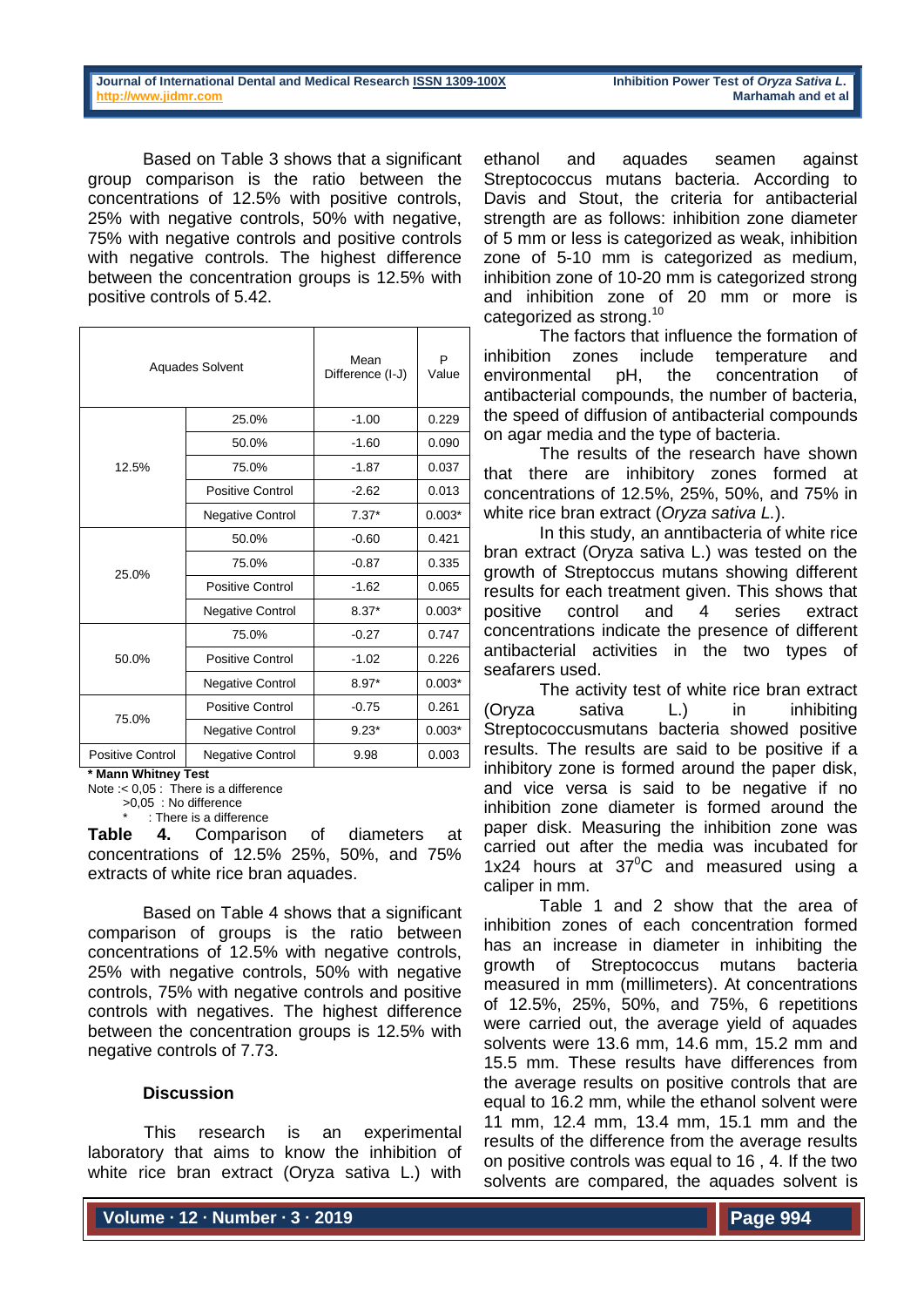more effectively used as an antibacterial agent for streptococcus mutans*.*

The results of research conducted by Achmad Riwandi, et al (2014) by using various concentrations namely 5%, 10%, 15%, 20%, 25%, 30%, 35%, 40%, 45%, and 50%. Effective concentration that can inhibit the growth of Streptococcus mutans are 45% and 50%, which is 15-18 mm.

The formation of inhibition zones around paper discs proves that the extract of white rice bran (Oryza sativa L.) is antibacterial against Streptococcus mutans bacteria. From these statements, (Tables 1 and 2) it can be concluded that the inhibition of white rice bran extract (Oryza Sativa L.) with ethanol solvent at a concentration of 12.5% is categorized as weak because it only forms a zone of inhibition of 4.83, for concentration of 25 %, 50% and 75% categorized as medium, while for aquades solvents 12.5%, 25%, 50%, and 75% categorized as medium. This is in line with the research conducted by Agustie, et al. (2013), the higher the concentration of the extract of the test solution, the greater the diameter of the inhibition zone formed because the greater the concentration of the test solution used, the more active ingredient will inhibit bacterial growth. the use of this type of solvent affects the composition of bioactives contained in bran. Because the solubility of a substance into a solvent is largely determined by the compatibility of the properties between solutes and solvents, namely like dissolves like (Sari et al., 2005).<sup>10</sup>

Based on observations obtained from table 3 the comparison between the groups of white rice bran extract (Oryza sativa L.) concentration and using aquades solvent was more effective than ethanol solvents because aquades had polar properties which dissolved tannins and flavonoids as antibacterial streptococcus mutans which is a type of gram (+) bacteria that has a better antibacterial sensitivity, this is caused by the structure of gram-positive microbial cell walls is relatively simpler, thus antimicrobial compounds are easy to enter into cells and find targets for working activities (Amalia, Wahdaningsih and Untari, 2104).<sup>9</sup> Besides aquades are polar because of differences in charge, high dielectric constants and small sizes, especially for polar ionic and salt compounds. Solvents can dissolve compounds that have the same type of polarity or similar to

the type of solvent polarity used, aquades has the same type of polar compound as the type of compound in white rice bran which has polar compounds. Polar compounds can dissolve phenolic compounds better thus the total levels of phenols and flavonoids contained in them can be dissolved to the maximum. This is because phenolic compounds and flavonoids are substances that have aromatic rings with one or more hydroxyl groups, singga is easy to dissolve in polar solvents.<sup>12,14</sup>

This is in line with the research conducted by Abdulmoneim, M and I.E. Zaid, 2011). The results showed that the extracted material using alcohol and distilled water solvents had a inhibitory effect on bacteria. Aquades solvent has superior results in suppressing bacterial growth, especially in gram-positive bacteria (Staphylococcus aureus and Bacillus subtilis), followed by alcohol (methanol). This happens due to more use of water dilution which is used to increase hydrolysis of the active principle to work well against the target organism. In other words, osmotic pressure from solutes and selective permeability. Antimicrobial activity in extracts which have lipophilic compounds that bind internally or internally by cytoplasmic flaring (Body and Beneridge, 1979; 1981). The active ingredients in natural ingredients (bran) are insoluble because they cannot dissolve with alcohol.<sup>13</sup>

From the table, it shows that the concentrations of the four white rice bran extracts (Oeyza Sativa L.) have different inhibitory power to the growth of significant Streptococcus mutans bacteria and the antibacterial effect increases at the concentration of the test solution respectively from 12.5%, 25%, 50 % and 75% which indicate a strong positive relationship between the inhibition zones produced and the use of concentrations both in ethanol and aquades solvents.

# **Conclusions**

Based on the research that has been done, it can be concluded that, extracts of white rice bran (Oryza sativa L.) with ethanol and aquades solvents have inhibition on the growth of Streptococcus mutans bacteria. The inhibition of white rice bran extract on the growth of Streptococcus mutans bacteria at a concentration of 12.5%, 25%, 50%, and 75%

**Volume ∙ 12 ∙ Number ∙ 3 ∙ 2019**